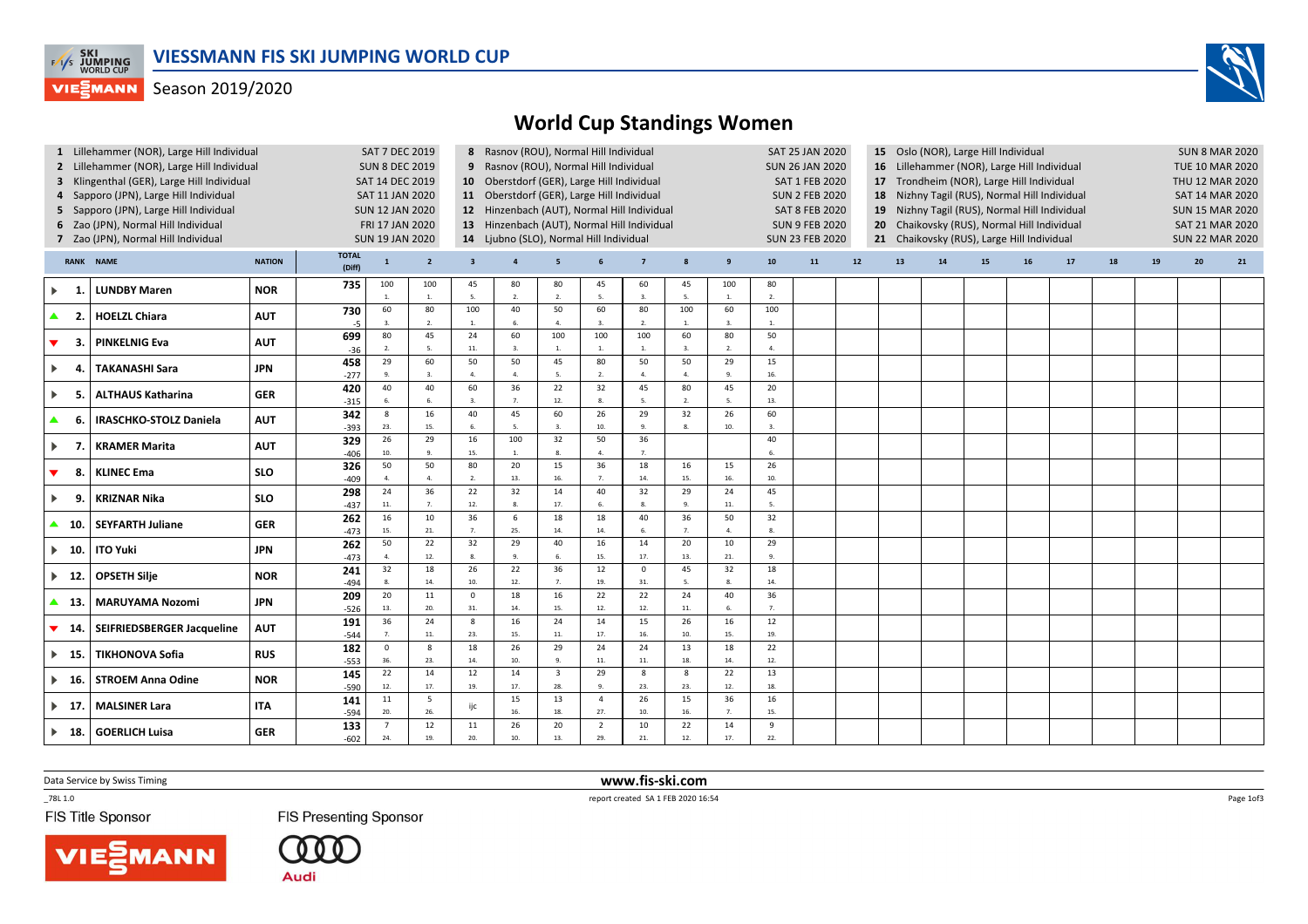

**VIESMANN** Season 2019/2020

## World Cup Standings Women

|                                | <b>RANK NAME</b>          | <b>NATION</b> | <b>TOTAL</b><br>(Diff) | $\mathbf{1}$           | $\overline{2}$        | $\overline{\mathbf{3}}$        | $\overline{4}$        | 5                     | 6                      | $\overline{7}$                 | $\mathbf{8}$                   | $\overline{9}$                 | 10                             | 11 | 12 | 13 | 14 | 15 | 16 | 17 | 18 | 19 | 20 | 21 |
|--------------------------------|---------------------------|---------------|------------------------|------------------------|-----------------------|--------------------------------|-----------------------|-----------------------|------------------------|--------------------------------|--------------------------------|--------------------------------|--------------------------------|----|----|----|----|----|----|----|----|----|----|----|
| $\blacktriangleright$<br>- 19. | <b>AVVAKUMOVA Irina</b>   | <b>RUS</b>    | 132<br>$-603$          | 18<br>14.              | 15<br>16.             | $\overline{\mathbf{3}}$<br>28. | 1<br>30.              | 26<br>10.             | 20<br>13.              | 18<br>14.                      | 11<br>20.                      | 9<br>$22.$                     | 11<br>20.                      |    |    |    |    |    |    |    |    |    |    |    |
| $\blacktriangleright$<br>20.   | <b>SETO Yuka</b>          | <b>JPN</b>    | 116<br>$-619$          | 13<br>18.              | 26<br>10.             | 9<br>22.                       | 8<br>23.              | 12<br>19.             | 15<br>16.              | 13<br>18.                      | 10<br>21.                      | 6<br>25.                       | $\overline{4}$<br>27.          |    |    |    |    |    |    |    |    |    |    |    |
| $\blacktriangle$ 21.           | <b>IAKOVLEVA Lidiia</b>   | <b>RUS</b>    | 99<br>$-636$           |                        |                       |                                | 9<br>$22.$            | 9<br>22.              | $7\overline{ }$<br>24. | 12<br>19.                      | 18<br>14.                      | 20<br>13.                      | 24<br>11.                      |    |    |    |    |    |    |    |    |    |    |    |
| ▼<br>22.                       | <b>WUERTH Svenja</b>      | <b>GER</b>    | 86<br>$-649$           | 12<br>19.              | 13<br>18.             | $\mathbf 0$<br>34.             | 12<br>19.             | $\,$ 6 $\,$<br>25.    | $5\overline{)}$<br>26. | $\overline{4}$<br>27.          | 12<br>19.                      | 12<br>19.                      | 10<br>21.                      |    |    |    |    |    |    |    |    |    |    |    |
| $\triangle$ 23.                | <b>ROGELJ Spela</b>       | <b>SLO</b>    | 72<br>$-663$           | $\mathbf{0}$<br>34.    | 9<br>22.              | 20<br>13.                      | $\mathbf{0}$<br>34.   | 1<br>30.              | 9<br>22.               | $\overline{\mathbf{3}}$<br>28. | 14<br>17.                      | 13<br>18.                      | $\overline{\mathbf{3}}$<br>28. |    |    |    |    |    |    |    |    |    |    |    |
| $\triangle$ 23.                | <b>EDER Lisa</b>          | <b>AUT</b>    | 72                     | 10                     | $7\overline{ }$       |                                | nqc                   | $\overline{4}$        | 6                      | 20                             | 6                              | 11                             | 8                              |    |    |    |    |    |    |    |    |    |    |    |
| 25.<br>$\blacktriangledown$    | <b>REISCH Agnes</b>       | <b>GER</b>    | $-663$<br>71           | 21.<br>14              | 24.<br>20             | 13                             | $\overline{2}$        | 27.<br>$\mathbf 0$    | 25.<br>10              | 13.<br>11                      | 25.<br>$\mathbf 0$             | 20.<br>$\mathbf{1}$            | 23.<br>$\overline{0}$          |    |    |    |    |    |    |    |    |    |    |    |
| $\blacktriangleright$ 26.      | <b>FREITAG Selina</b>     | <b>GER</b>    | $-664$<br>68           | 17.<br>$5\phantom{.0}$ | 13.<br>$\overline{2}$ | $18. \,$<br>5                  | 29.<br>$\overline{a}$ | 34.<br>11             | 21.<br>13              | 20.<br>$\overline{\mathbf{0}}$ | 33.<br>9                       | 30.<br>5                       | 39.<br>14                      |    |    |    |    |    |    |    |    |    |    |    |
| 27.<br>$\blacktriangledown$    | <b>CLAIR Julia</b>        | <b>FRA</b>    | $-667$<br>61           | 26.<br>9               | 29.<br>$\circ$        | 26.<br>15                      | 27.<br>13             | 20.<br>10             | 18.<br>nqc             | 36.<br>$\mathbf 0$             | 22.<br>$\overline{\mathbf{3}}$ | 26.<br>$\overline{4}$          | 17.<br>$\overline{7}$          |    |    |    |    |    |    |    |    |    |    |    |
| 28.<br>$\blacktriangleright$   | <b>BOGATAJ Ursa</b>       | <b>SLO</b>    | $-674$<br>53           | 22.<br>15              | 31.<br>32             | $16.$<br>6                     | 18.                   | 21.                   |                        | 32.                            | 28.                            | 27.                            | 24.                            |    |    |    |    |    |    |    |    |    |    |    |
|                                |                           |               | $-682$<br>48           | 16.                    | $\mathbf{g}$          | 25.                            | 10                    | $\overline{7}$        | 8                      | 9                              | $\mathbf{0}$                   | 8                              | 6                              |    |    |    |    |    |    |    |    |    |    |    |
| $\blacktriangleright$ 29.      | <b>RAJDA Kinga</b>        | <b>POL</b>    | $-687$<br>33           | $\mathbf{0}$           | $\overline{4}$        | 29                             | 21.                   | 24.                   | 23.                    | 22.                            | 34.<br>$\mathsf 0$             | 23.                            | 25.<br>$\mathbf 0$             |    |    |    |    |    |    |    |    |    |    |    |
| $\blacktriangleright$<br>30.   | <b>SHPYNEVA Anna</b>      | <b>RUS</b>    | $-702$<br>30           | 39.<br>$\Omega$        | 27.<br><sup>1</sup>   | 9.<br>$\overline{2}$           | 11                    | $\mathsf 0$           | 11                     | $5\phantom{.0}$                | 37.                            | nqc                            | 31.                            |    |    |    |    |    |    |    |    |    |    |    |
| $\blacktriangleright$<br>31.   | <b>IWABUCHI Kaori</b>     | <b>JPN</b>    | $-705$<br>30           | 31.                    | 30.                   | 29.<br>10                      | 20.<br>5              | 31.<br>5              | 20.<br>$\mathbf 0$     | 26.<br>$\,$ 6                  | $\overline{2}$                 | $\overline{2}$                 | $\mathbf 0$                    |    |    |    |    |    |    |    |    |    |    |    |
| $\blacktriangleright$ 31.      | <b>KOMAR Katra</b>        | <b>SLO</b>    | $-705$                 | 6                      | $\mathbf 0$           | 21.<br>$\mathbf{1}$            | 26.                   | 26.                   | 36.                    | 25.                            | 29.<br>$\overline{7}$          | 29.<br>$\overline{7}$          | 34.                            |    |    |    |    |    |    |    |    |    |    |    |
| $\blacktriangleright$ 33.      | <b>PAGNIER Josephine</b>  | <b>FRA</b>    | 21<br>$-714$           | 25.                    | 34.                   | 30.                            |                       |                       |                        |                                | 24.                            | 24.                            | nqc                            |    |    |    |    |    |    |    |    |    |    |    |
| $\blacktriangleright$ 34.      | <b>BRECL Jerneja</b>      | <b>SLO</b>    | 17<br>$-718$           | $\mathsf 0$<br>35.     | $\mathbf{3}$<br>28.   | 14<br>17.                      | nqc                   | $\mathbf 0$<br>32.    | $\mathsf 0$<br>31.     | $\mathbf 0$<br>36.             |                                |                                | nqc                            |    |    |    |    |    |    |    |    |    |    |    |
| $\blacktriangle$<br>- 35.      | <b>HARALAMBIE Daniela</b> | <b>ROU</b>    | 16<br>$-719$           | $\overline{4}$<br>27.  | $\mathbf 0$<br>32.    | $\overline{4}$<br>27.          |                       |                       |                        |                                | nqc                            | $\overline{\mathbf{3}}$<br>28. | 5<br>26.                       |    |    |    |    |    |    |    |    |    |    |    |
| $\blacktriangledown$<br>36.    | <b>AVOCAT GROS Oceane</b> | <b>FRA</b>    | 13<br>$-722$           | nqc                    | nqc                   |                                | $\mathbf 0$<br>33.    | $\overline{2}$<br>29. | nqc                    | $\overline{7}$<br>24.          | $\overline{4}$<br>27.          | $\mathbf 0$<br>35.             | nqc                            |    |    |    |    |    |    |    |    |    |    |    |
| $\blacktriangledown$<br>37.    | LI Xueyao                 | <b>CHN</b>    | 11<br>$-724$           | ngc                    | 6<br>25.              | $\mathsf 0$<br>39.             |                       |                       |                        |                                | $5\phantom{.0}$<br>26.         | $\mathsf 0$<br>33.             | $\mathbf 0$<br>38.             |    |    |    |    |    |    |    |    |    |    |    |
| $\blacktriangleright$<br>38.   | <b>RUNGGALDIER Elena</b>  | <b>ITA</b>    | 9<br>$-726$            | $\overline{1}$<br>30.  | $\mathbf 0$<br>33.    | $\mathbf 0$<br>32.             | nqc                   | 8<br>23.              | $\mathbf 0$<br>40.     | $\overline{\mathbf{0}}$<br>39. | $\mathbf 0$<br>40.             | $\mathbf 0$<br>36.             | $\overline{\mathbf{0}}$<br>33. |    |    |    |    |    |    |    |    |    |    |    |
| 38.<br>▲                       | <b>MAKHINIA Irma</b>      | <b>RUS</b>    | 9<br>$-726$            |                        |                       |                                | $\overline{7}$<br>24. | $\mathbf 0$<br>39.    | $\mathbf{1}$<br>30.    | nqc                            |                                |                                | $\mathbf{1}$<br>30.            |    |    |    |    |    |    |    |    |    |    |    |
| $\blacktriangledown$ 40.       | <b>KYKKAENEN Julia</b>    | <b>FIN</b>    | 8<br>$-727$            | nqc                    | $\mathbf 0$<br>37.    | $\overline{7}$<br>24.          | $\mathbf 0$<br>36.    | $\mathbf 0$<br>36.    | $\overline{0}$<br>33.  | 1<br>30.                       | 0<br>32.                       | $\mathbf 0$<br>36.             | nqc                            |    |    |    |    |    |    |    |    |    |    |    |

Data Service by Swiss Timing

 $-78L 1.0$ 

FIS Title Sponsor

**FIS Presenting Sponsor** 

 $(000$ **Audi** 

**NN** 

 www.fis-ski.comreport created SA 1 FEB 2020 16:54

Page 2of3